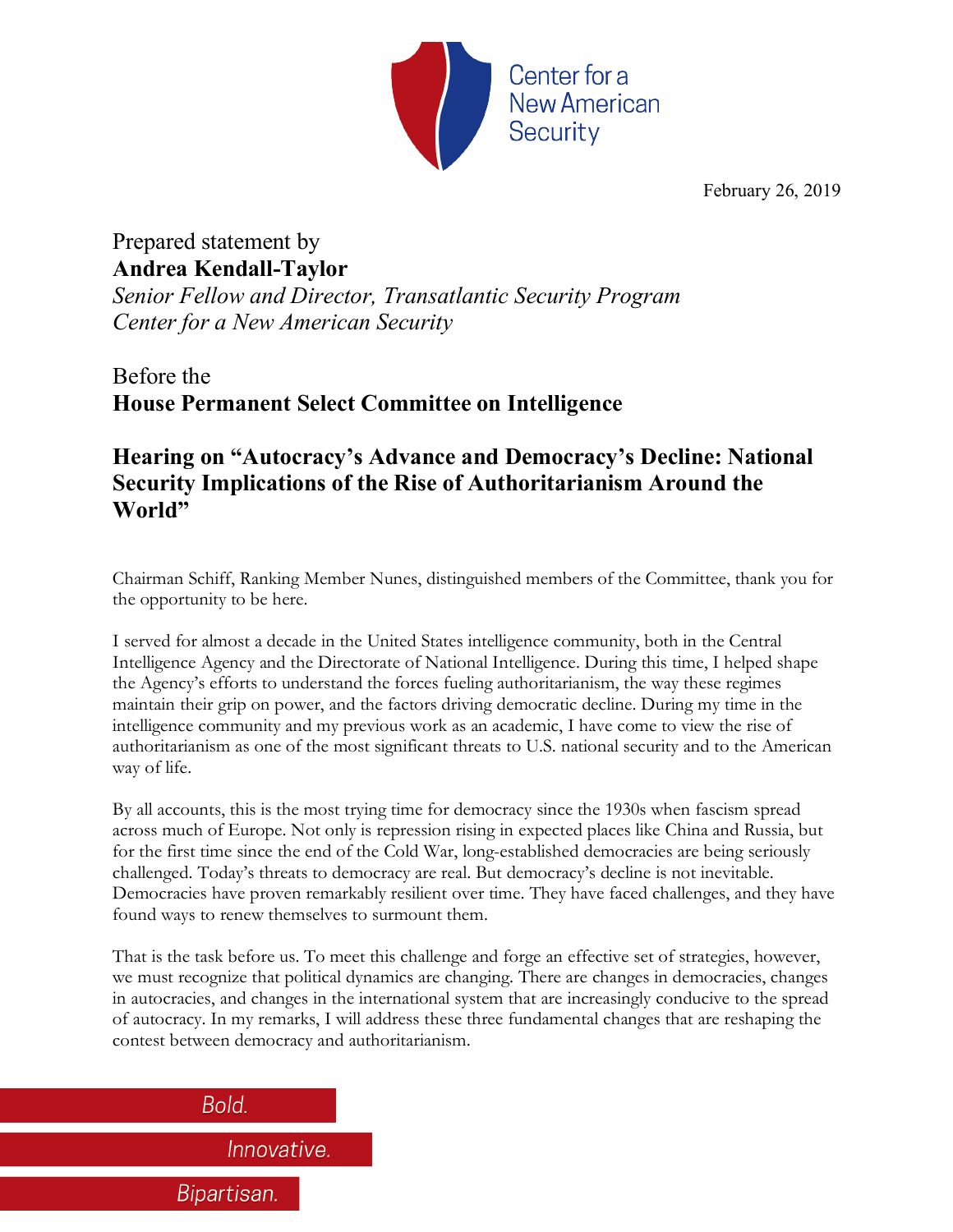#### **1. Changes in democracy: Democracies are breaking down in new ways.**

Until recently, it was safe to assume that Western societies would be governed by moderate political parties and remain committed to liberal democratic values, open economies, and multilateral cooperation.1 We could also assume that respect for the core principles of free and fair elections, rule of law, human rights, and civil liberties were secure in a large and growing number of countries. Yet it is clear that these assumptions are no longer valid. Instead, factors such as globalization, migration, rising inequality, and stagnating living standards for broad swaths of citizens in Western democracies are leading many to believe that democracy no longer works for them.

Rising citizen dissatisfaction is fueling polarization and political divides. Information technologies and social media amplify these fissures. While many authoritarian regimes are harnessing social media to tighten their control, these same technologies are fraying the social bonds of democratic societies from within. The digital technologies that promise to connect people and enable a free exchange of ideas are increasingly being used by populists and other extreme voices to amplify their messages. These dynamics have contributed to a decline in popular support for the political center and fragmented politics across Europe. Such fragmentation is contributing to gridlock that threatens to undermine people's support for democratic rule. The dysfunction that polarization and fragmentation breed also fuels Russian and Chinese narratives that democracy does not deliver.

These trends in Western democracies are creating fertile ground for the rise of illiberal populism. Once in power, many populist parties pursue policies that slowly erode democracy from within. Today's populist leaders have learned from earlier strongmen such as Venezuela's Hugo Chávez, Russia's Vladimir Putin, and Turkey's Recep Tayyip Erdoğan, who incrementally undermined democracy. Such leaders assume power through relatively free and fair elections and subsequently leverage societal dissatisfaction to gradually undercut institutional constraints on their rule, sideline opponents, and weaken civil society. Despite coming to power in different historical and cultural contexts, their approach is the same: they stack key political institutions with loyalists and allies (particularly in the judicial and security sectors) and muzzle the media through legislation and censorship. Their slow and piecemeal approach makes it difficult to pinpoint when democracy actually collapses.2

The erosion of democratic rules and norms at the hands of democratically-elected incumbents, what scholars refer to as "authoritarianization,"<sup>3</sup> is a major change in the ways that democratic governments have traditionally collapsed. Until recently, coups have been the biggest threat to

<sup>1</sup> Pippa Norris (2017). "Is Western Democracy Backsliding? Diagnosing the Risks." Journal of Democracy web exchange;

https://www.journalofdemocracy.org/sites/default/files/media/Journal%20of%20Democracy%20Web%20 Exchange%20-%20Norris\_0.pdf.

<sup>2</sup> Nancey Bermeo (2016). "On democratic backsliding." Journal of Democracy. 27(1), pp.5-19 and Andrea Kendall-Taylor and Erica Frantz, "How Democracies Fall Apart: Why Populism Is a Pathway to Autocracy." Foreign Affairs, December 5, 2016. https://www.foreignaffairs.com/articles/2016-12-05/how-democraciesfall-apart.

<sup>3</sup> Barbara Geddes, Joseph Wright, and Erica Frantz (2018). How Dictatorships Work. Cambridge University Press.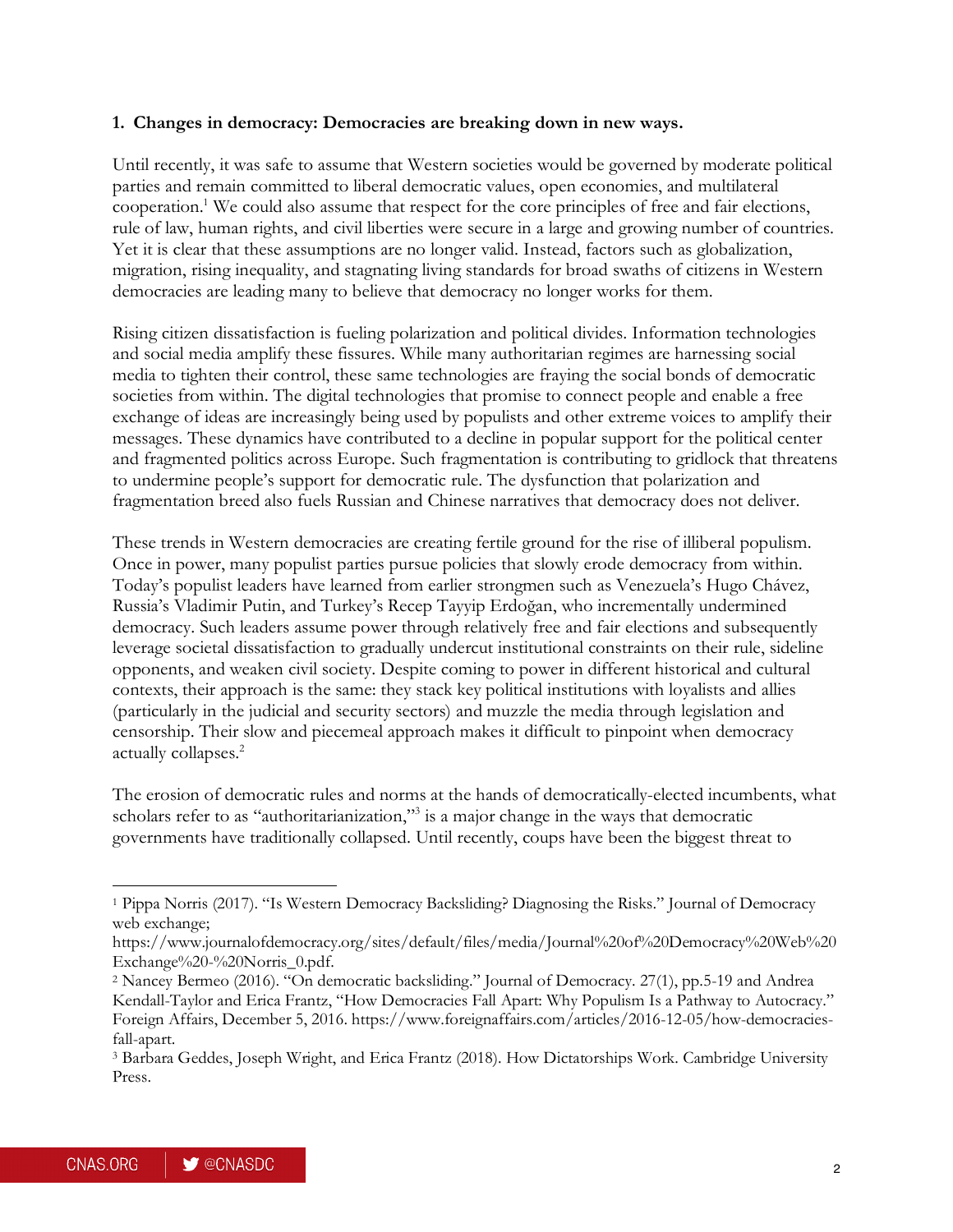democracy.4 From 1946 to 1999, 64 percent of democracies that collapsed did so via coups. In the last decade, however, authoritarianization has been on the rise. Authoritarianization now accounts for 40 percent of all democratic failures—a figure that is on par with the frequency of coups. If current trends persist, authoritarianization will soon become the most common way that democracies crumble and autocracies emerge.

### **2. Changes in autocracy: Highly personalized autocrats are on the rise.**

Twenty-first-century autocrats are not the same as their Cold War predecessors. In the face of what looked like their inevitable extinction in the 1990s and early 2000s, dictators have changed their strategies. Today's authoritarian regimes have become more resilient and a more formidable challenge to democracy. Research shows that today's authoritarian regimes last longer than their predecessors. From 1946 to 1989, the typical autocracy lasted 14 years. This number has nearly doubled since the end of the Cold War to an average of 20 years. As authoritarian regimes become savvier and more durable, global democracy is likely to suffer.<sup>5</sup>

Autocracies are evolving in a number of important ways. They have learned to mimic elements of democracy, for example by regularly holding elections, allowing multiple political parties to exist, and providing space for legislatures to function. They seek to portray themselves as upholders of the rule of law, and then weaponize the system to weaken the opposition. And they have adapted to manage the threats initially posed by social media. Authoritarian regimes have co-opted these technologies to deepen their grip internally, curb basic human rights, spread illiberal practices beyond their borders, and undermine public trust in open societies. New advances in facial recognition and artificial intelligence will only intensify and accelerate these maleficent practices.

Not only have the tactics of today's autocrats evolved, but so too has their form. Since the end of the Cold War, highly personalized autocracies—those regimes where power is highly concentrated in the hands of a single individual—are on the rise. As my colleagues Erica Frantz, Joseph Wright and I have shown, personalist dictatorships—or those regimes where power is highly concentrated in the hands of a single individual—have increased notably since the end of the Cold War. In 1988, personalist regimes comprised 23 percent of all dictatorships. Today, 40 percent of all autocracies are ruled by strongmen.<sup>6</sup>

The growing prevalence of personalized autocracies is cause for concern because they tend to produce the worst outcomes of any type of political regime: they tend to produce the most risky and

<sup>4</sup> Andrea Kendall-Taylor and Erica Frantz, "How Democracies Fall Apart: Why Populism Is a Pathway to Autocracy." Foreign Affairs, December 5, 2016. https://www.foreignaffairs.com/articles/2016-12-05/howdemocracies-fall-apart.

<sup>5</sup> Andrea Kendall-Taylor and Erica Frantz (2015). "Mimicking Democracy to Prolong Autocracies" The Washington Quarterly, 37:4 pp. 71–84.

<sup>6</sup> Andrea Kendall-Taylor, Erica Frantz, and Joseph Wright (2017). "The Global Rise of Personalized Politics: It's Not Just Dictators Anymore," The Washington Quarterly, 40:1, 7-19 and Andrea Kendall-Taylor, Erica Frantz, and Joseph Wright (2016), "The New Dictators: Why Personalism Rules," Foreign Affairs, September 26, 2016, https://www.foreignaffairs.com/articles/2016-09-26/new-dictators.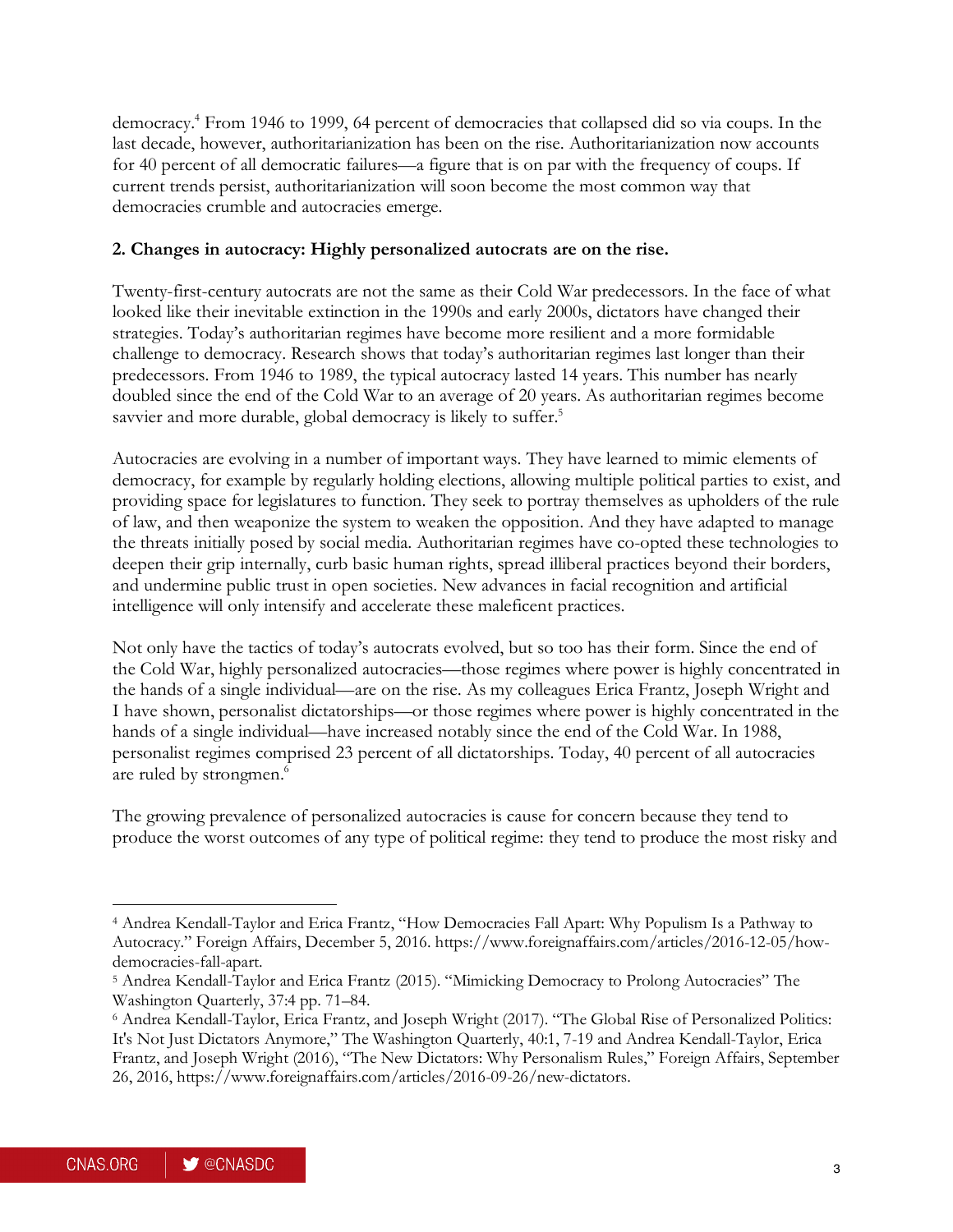aggressive foreign policies; the most likely to invest in nuclear weapons;<sup>7</sup> the most likely to fight wars against democracies;<sup>8</sup> and the most likely to initiate interstate conflicts.<sup>9</sup> As the adventurism of Iraq's Saddam Hussein, Uganda's Idi Amin, and North Korea's Kim Jong-un suggests, a lack of accountability often translates into an ability to take risks that other dictatorial systems simply cannot afford.

Russia underscores the link between rising personalism and aggression. Although Putin's actions in Crimea and Syria were designed to advance a number of key Russian goals, it is also likely that Putin's lack of domestic constraints increased the level of risk he was willing to accept in pursuit of those goals. Putin's tight control over the media ensures that the public receives only the official narrative of foreign events. Limited access to outside information makes it difficult for Russians to access unbiased accounts of the goings-on in the rest of the world and gauge Putin's success in the foreign policy arena. Putin's elimination of competing voices within his regime further ensures that he faces minimal accountability for his foreign policy actions.

Politics in China show many of these same trends. Xi's increasingly aggressive posture in the South China Sea has occurred alongside the rising personalization of the political system. Xi has amassed substantial personal power since coming to office in 2012 and continues to roll back the norms of the post-Mao collective leadership system. If Xi further consolidates control and limits accountability—particularly over military and foreign policy bodies—research suggests that he, too, could feel free to further escalate his aggressive rhetoric and actions in the South China Sea.

Not only do personalist dictatorships pursue aggressive foreign policies—they are also often difficult and unpredictable partners. Research underscores that, thanks to limited constraints on decisionmaking, personalist leaders generally have the latitude to change their minds on a whim, producing volatile and erratic policies.10 Moreover, personalist leaders—think Putin, Bolivian President Evo Morales, and Venezuelan President Nicolás Maduro—are among those autocrats who are most suspicious of U.S. intentions and who see the creation of an external enemy as an effective means of boosting public support. Anti-U.S. rhetoric, therefore, is most pronounced in personalist settings.

Finally, personalist regimes are the most corrupt and the least likely to democratize. Strongman autocracies, more so than any other type of government, depend on the distribution of financial incentives to maintain power.<sup>11</sup> As such, these leaders are the most likely to squander foreign aid and sideline competent individuals, hollowing out those institutions that could plausibly constrain their power. Their departure from power often entails instability and violence. And they leave conditions that are highly inhospitable for a transition to democracy. Put differently, when leaders like Turkish

<sup>7</sup> Christopher Way and Jessica L. P. Weeks, "Making It Personal: Regime Type and Nuclear Proliferation," 58(3): pp. 705-719.

<sup>8</sup> Mark Peceny, Caroline Beer, and Shannon Sanchez-Terry (2002), "Dictatorial Peace?" American Political Science Review 96(1): pp. 15-26.

<sup>9</sup> Jessica Weeks (2012), "Strongmen and Straw Men: Authoritarian Regimes and the Initiation of International Conflict," American Political Science Review 106(2): pp. 326-347.

<sup>10</sup> Erica Frantz and Natasha Ezrow (2011). The Politics of Dictatorship: Institutions and Outcomes in Authoritarian Regimes. Lynne Rienner.

<sup>11</sup> Joseph Wright (2010). "Aid Effectiveness and the Politics of Personalism" Comparative Political Studies 43(6): pp. 735-762.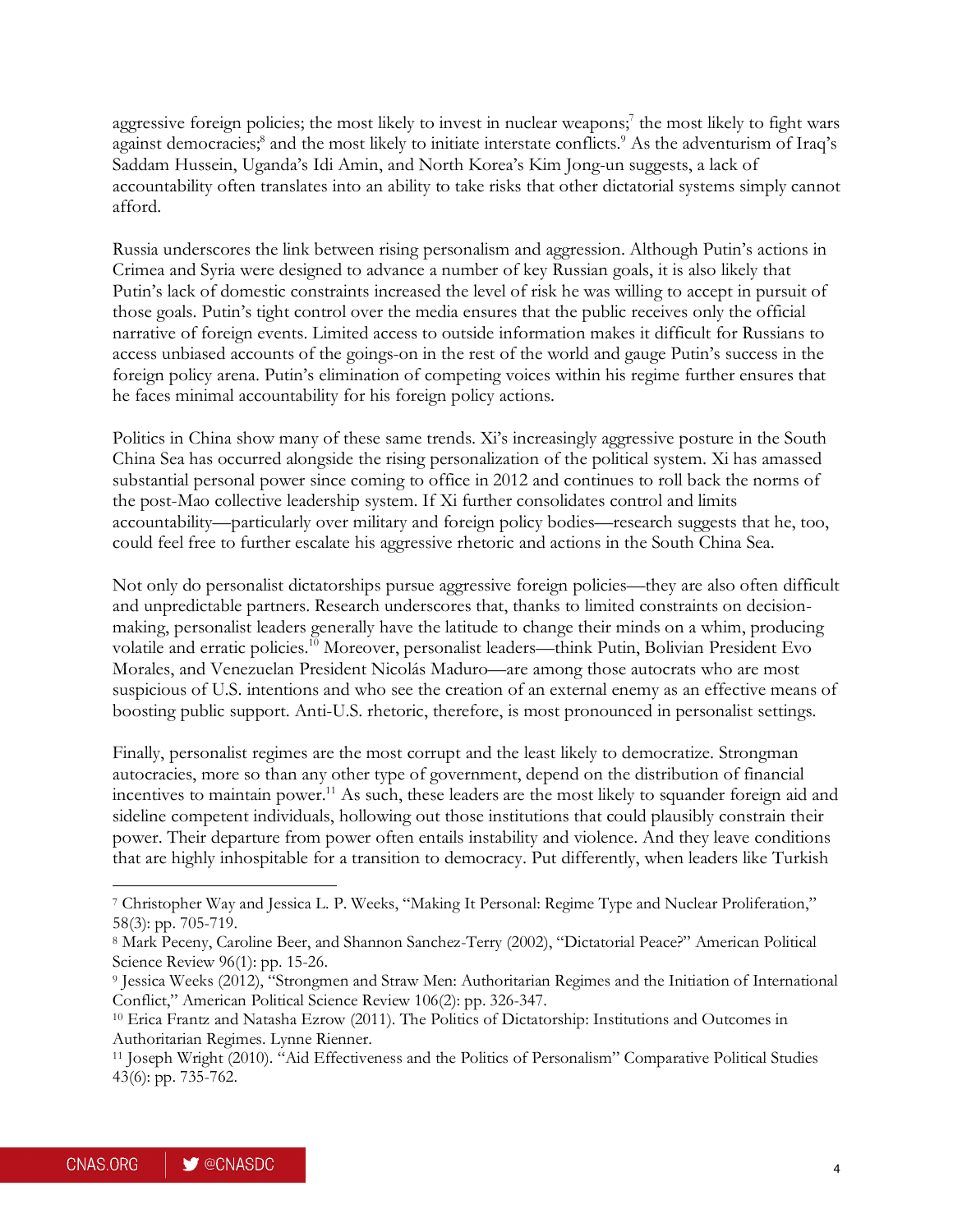President Erdoğan roll back democracy and consolidate personal power, the effects of their actions persist long after they exit office.

#### **3. Changes in the international system: China's rise and Russian assertiveness threaten democracy**.

In addition to changes taking place within democracies and authoritarian regimes, there are tectonic shifts in the international environment that are creating conditions more conducive to the spread of autocracy. As Western democracies are increasingly distracted with their own domestic challenges, authoritarian regimes—especially Russia and China—have grown more assertive on the global stage. Russia and China are convinced of the threat of Western-backed revolutions and have responded by adapting their survival tactics and exporting their best practices for guarding against the "threat" of engagement with the democratic West. Russian and Chinese efforts to counter democracy promotion are not new. But they have changed in scope and intensity. Since 2014, Russia in particular has gone on the offensive with its efforts to undermine Western democracies. Because Moscow and Beijing gauge their power in relation to the United States, they view weakening Western democracy as a means of enhancing their own standing.<sup>12</sup>

Shifts in geopolitical power are increasing the potency of Russian and Chinese actions. China's rise and Russia's assertiveness provide other leaders with examples of viable alternatives to the West and alter perceptions about what constitutes a legitimate regime. In recent years, China in particular has sought to portray itself as a compelling alternative to democracy. According to the World Bank, China's GDP growth has averaged nearly 10 percent a year since 1978—the fastest sustained expansion by a major economy in history—and has lifted more than 800 million people out of poverty.13 Many now view China as demonstrating that the road to prosperity no longer needs to run through liberal democracy. Even without a deliberate strategy to export his model of governance, Putin has offered a model that others seek to emulate. Hungarian Prime Minister Viktor Orbán and Turkish President Recep Tayyip Erdoğan, for example, seem to admire Putin's strongman tactics and have adopted elements of his repertoire to enhance their own control. This means that prominent authoritarian powers can create conditions that are more conducive to autocracy even when they do not proactively seek to promote a coherent alternative ideology. In other words, autocracies do not have to engage in "autocracy promotion" to weaken democracy.

Beyond demonstration effects, a shift in the balance of economic and military power away from the democratic West is increasing the potency of the threat that countries such as Russia and China pose to democracy.14 Research shows that the structure of the international system—whether democratic or authoritarian powers are most dominant—directly explains how many democracies or autocracies

<sup>12</sup> Andrea Kendall-Taylor and David Shullman, "How Russia and China Undermine Democracy: Can the West Counter the Threat?" Foreign Affairs, October 2, 2018.

https://www.foreignaffairs.com/articles/china/2018-10-02/how-russia-and-china-undermine-democracy <sup>13</sup> World Bank, "The World Bank In China," Text/HTML, World Bank, September 26, 2018, http://www.worldbank.org/en/country/china/overview.

<sup>14</sup> Yascha Mounk and Roberto Stefan Foa, "The End of the Democratic Century," Foreign Affairs, May/June 2018 Issue.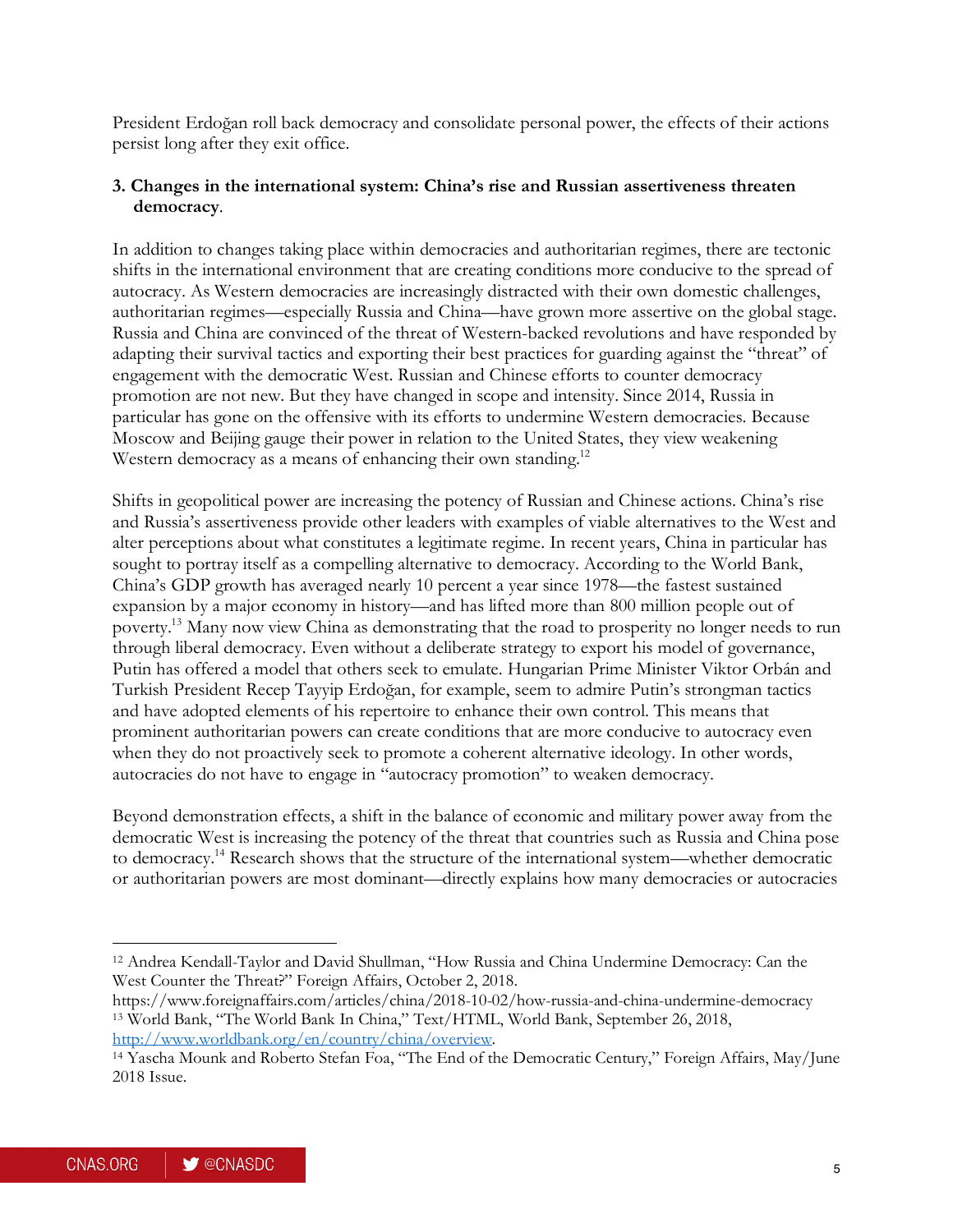are present globally.15 When a single democratic country dominates the international system—as the United States did in the aftermath of the Cold War—the number of democracies in the world peaks. When autocracies gain in influence, as the Soviet Union was during the Cold War, the pendulum swings in the other direction and the number of autocracies rises. This research suggests that China's rising power and Russia's assertiveness are creating conditions more conducive to the spread of autocracy.

Not only will the rising power and assertiveness of these countries pose a grave challenge to democracy, but there is compelling evidence suggesting that relations between Russia and China are growing closer.16 China is now the largest importer of Russian oil, and China has surpassed Germany as Russia's most important trading partner. Beyond economics, evidence across a host of political, military, and diplomatic indicators demonstrate deepening ties. The Directorate of National Intelligence's 2019 Annual Threat Assessment to Congress included a section on Russia-China relations for the first time and warned of the potential that Russia and China "will collaborate to counter U.S. objectives, taking advantage of the rising doubts in some places about the liberal democratic model."17 The potential for Russia-China collusion and collaboration significantly increases the challenges to U.S. efforts to uphold democracy.

#### **Recommendations for preventing authoritarian resurgence**

While it is true that democracy is still the most prevalent form of government in the world, current trends suggest that we may soon witness a disconcerting reversal. If democracies do not respond to the contemporary challenges described above, autocracies may soon become the international norm. The world's democracies must be proactive and cannot afford complacency.

Efforts to prevent a widespread authoritarian resurgence must be broad, preemptive, and multifaceted. The following recommendations are not exhaustive but outline several strategic approaches that address the challenges stemming from changes inside democracies, inside autocracies, and in the broader international environment.

### **1. Act early.**

 $\overline{a}$ 

The slow and gradual way that democracies today are backsliding makes "authoritarianization" difficult to counter. Because it is subtle and incremental, there is no single moment that triggers widespread resistance or creates a focal point around which an opposition can coalesce. Although difficult to navigate, early intervention is key because it raises the prospects that backsliding can be halted. Unlike leaders that seize power through coups, autocrats that gain control by altering democratic processes seek to portray themselves as "democrats." This makes them more sensitive to

<sup>15</sup> Carles Boix (2011). "Democracy, development, and the international system." American Political Science Review, 105(4), pp.809-828 and Seva Gunitsky (2014), "From Shocks to Waves: Hegemonic Transitions and Democratization in the Twentieth Century," International Organization 68(3): pp. 561-597. <sup>16</sup> See Graham Allison (2018), "China and Russia: A Strategic Alliance in the Making" The National Interest

December 14, 2018, https://nationalinterest.org/feature/china-and-russia-strategic-alliance-making-38727. <sup>17</sup> Daniel R. Coats, "Statement for the Record: Worldwide Threat Assessment of the US Intelligence Community," § Senate Select Committee on Intelligence (2019),

https://www.dni.gov/files/ODNI/documents/2019-ATA-SFR---SSCI.pdf, p. 24.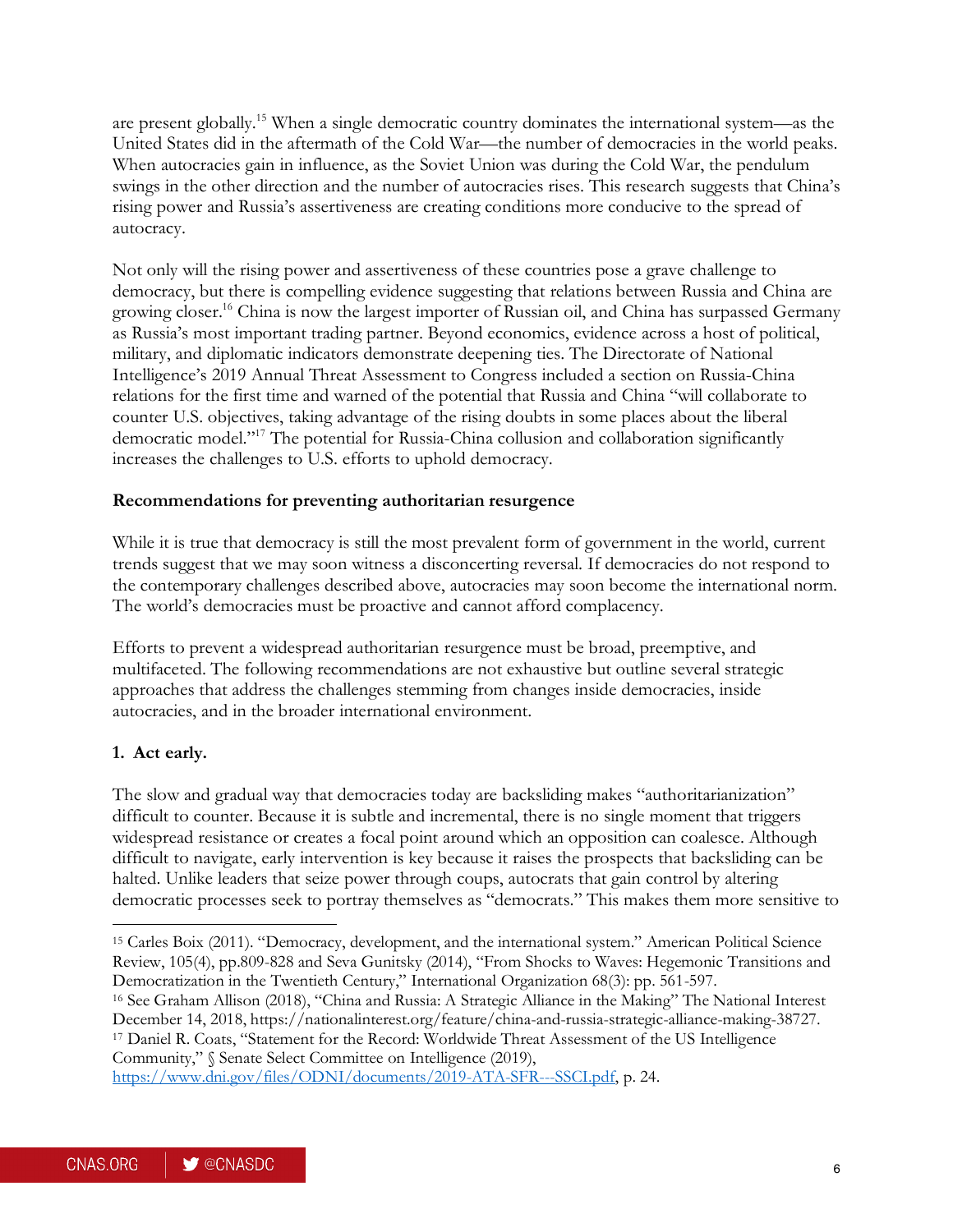international and domestic criticism that highlights the inconsistency between their behaviors and democratic norms. Moreover, in these settings, civil society or opposition actors have probably not yet been fully disbanded. International attention may embolden such actors to take advantage of the remaining political space to mobilize and impede the entrenchment of autocracy.

Early intervention is particularly important because the slow dismantling of democracy tends to give rise to highly personalized autocracies—the single most problematic regime type, as discussed above. Data show that from 2000 to 2010, when democracies failed as a result of authoritarianization, a highly personalized autocracy emerged in 75 percent of cases. Most often, these populist strongmen rise to power with the support of a legitimate political party but are then able to sideline competing voices. Russian President Putin, Venezuelan President Chávez, and Turkish President Erdoğan, for example, all came to power in this way.

The U.S. Congress should work to institutionalize its response to the slow dismantling of democracy by identifying the early warning signs and specifying actions that raise the cost for leaders orchestrating the incremental erosion of executive constraints. Although the initial signs of authoritarianization can be ambiguous, comparative political science research has progressed in identifying the signposts and indicators of this process. Working with the intelligence community and subject matter experts, the U.S. government should develop an early warning framework. Such a framework would equip Congress to proactively engage with at-risk countries, condemn early undemocratic maneuvers, and clearly articulate the actions they are willing to take in response to subsequent undemocratic moves.

#### **2. Increase financial support to strengthen executive constraints and corruption, and sustain engagement with strategically important democracies**.

Congress should maintain strong support for external democracy assistance. Although there is no definitive blueprint for how such funds should be directed, research suggests that actions that strengthen executive constraints are particularly important for safeguarding democracy. The creation and maintenance of alternative centers of power that constrain governing officials—including strong political parties and representative assemblies, judiciaries, civil society, and the media—is particularly important to assure the durability of democracy and prevent the personalization of politics.

Focusing external assistance programs on combatting corruption will also be key. More so than other regime types, highly personalized autocracies rely on the distribution of corruption to sustain their hold on power. Disrupting corrupt networks therefore can deprive repressive regimes of the resources they use to maintain control. Corruption is also a tool that countries such as Russia and China use to gain international influence and their efforts to spread it weakens some actors' commitment to democracy. Congress should increase support for anti-corruption programs and ensure that U.S. government agencies, including the intelligence community, are equipped to combat corruption, including through the intelligence community's relationships with foreign intelligence services.

Not only should U.S. external support be used to strengthen executive constraints, but policymakers and congressionally-funded aid agencies must sustain their engagement with strategically important democracies. Political science research shows that a democracy's risk of breakdown declines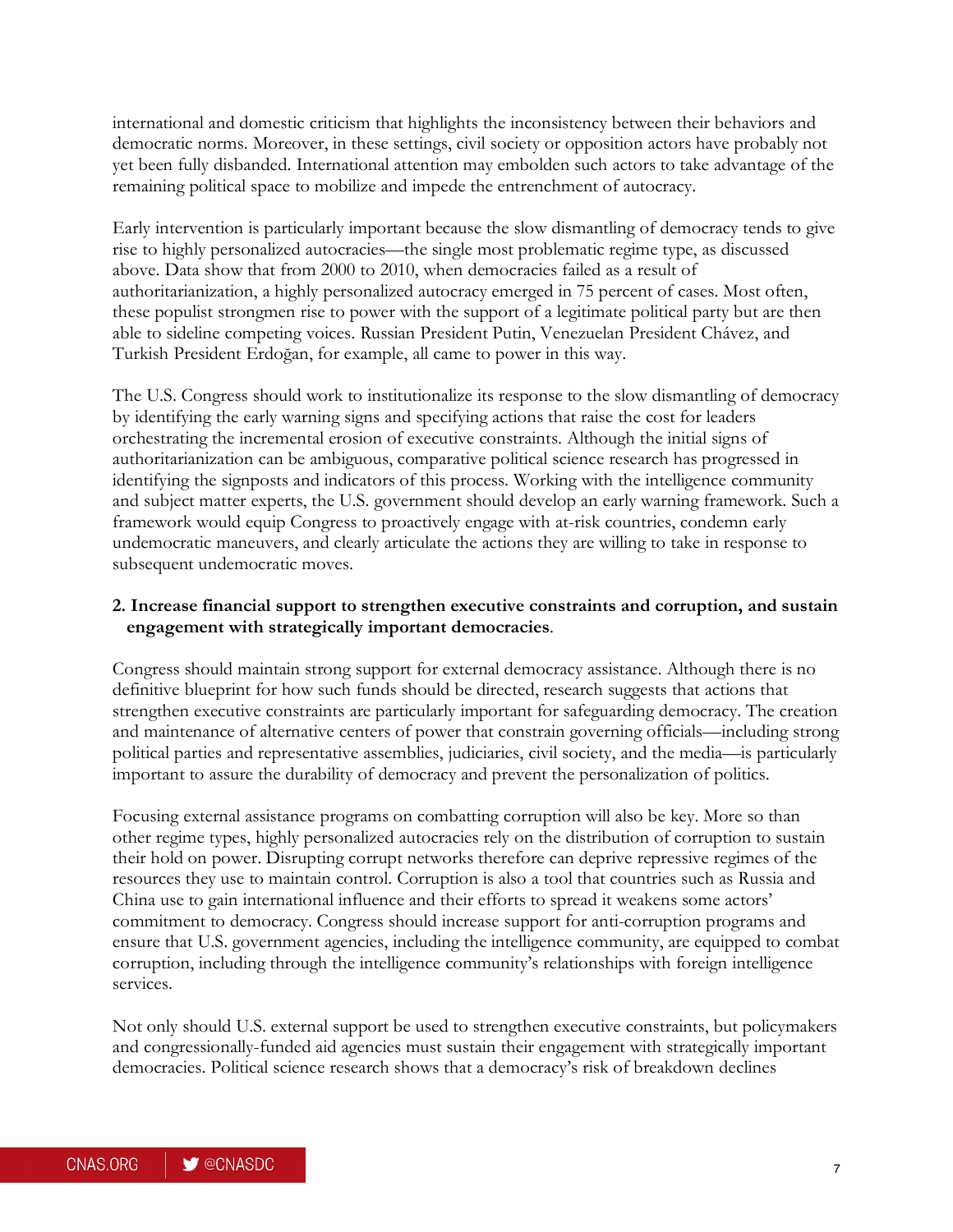sometime between 17 and 20 years after the onset of democracy. However, the research shows that a declining risk of coups is the primary factor driving down a country's risk of democratic failure beyond this time frame. The threat of "authoritarianization," it turns out, does not diminish over time. Congress should therefore identify strategically important democracies—whose size or linkages with neighboring states would be most likely to affect an entire region—and sustain engagement, attention, and support for these countries.

#### **3. Maintain America's competitive edge**.

Politics follows geopolitics; the maintenance of America's power and influence will be critical for the maintenance of democracy across the globe, as discussed above. Sustaining America's competitive edge will require U.S. policymakers to be committed to and focused on two interrelated sets of strategies.

First, the United States must seek to enhance the strength and resilience of democracy at home. When America's house is in order, it sets a powerful example that other actors can emulate and aspire to. These efforts must be far-reaching, ranging from policies addressing the education system to the workforce, the information environment to critical infrastructure, and inequality to campaign finance reform.

Legislation to manage the challenges stemming from technological change are likely to be particularly important. Artificial intelligence and automation will create new opportunities, but they will also exacerbate divisions between winners and losers by disrupting job markets and displacing workers. If governments are unable to identify new services, sectors, and occupations to replace the jobs that automation and other technologies will eliminate—and to train workers to fill them—the forces that have fueled populism will continue to rise.

Second, the Unites States Congress can help equip the United States to compete with China and other autocracies abroad. First and foremost, this will require that America embrace and strengthen its commitment to allies. The United States should be working with, not alienating, allies and partners in Europe and the Indo-Pacific region to address Russian aggression and China's rise. In a strategic competition with China, allies are among America's greatest assets. They are a force multiplier for U.S. influence, and they help the Unites States to uphold and support democracy across the globe. Only through close coordination and collaboration will the U.S. be able to effectively address China's coercive, unfair, and illegal trade and investment practices.

Finally, the U.S. Congress must be mindful of U.S. policies and approaches that may inadvertently push Russia and China closer together. An overreliance on sanctions, for example, could increase these actors' sense of common cause, including by providing them with greater incentive to develop mechanisms that would allow them to develop alternatives to the financial and trading channels that give U.S. sanctions enormous global weight.

\* \* \*

We are living in a time of rapid change. We find ourselves facing challenges whose sources and scope we do not yet fully understand, and for which the answers are not yet clear. History suggests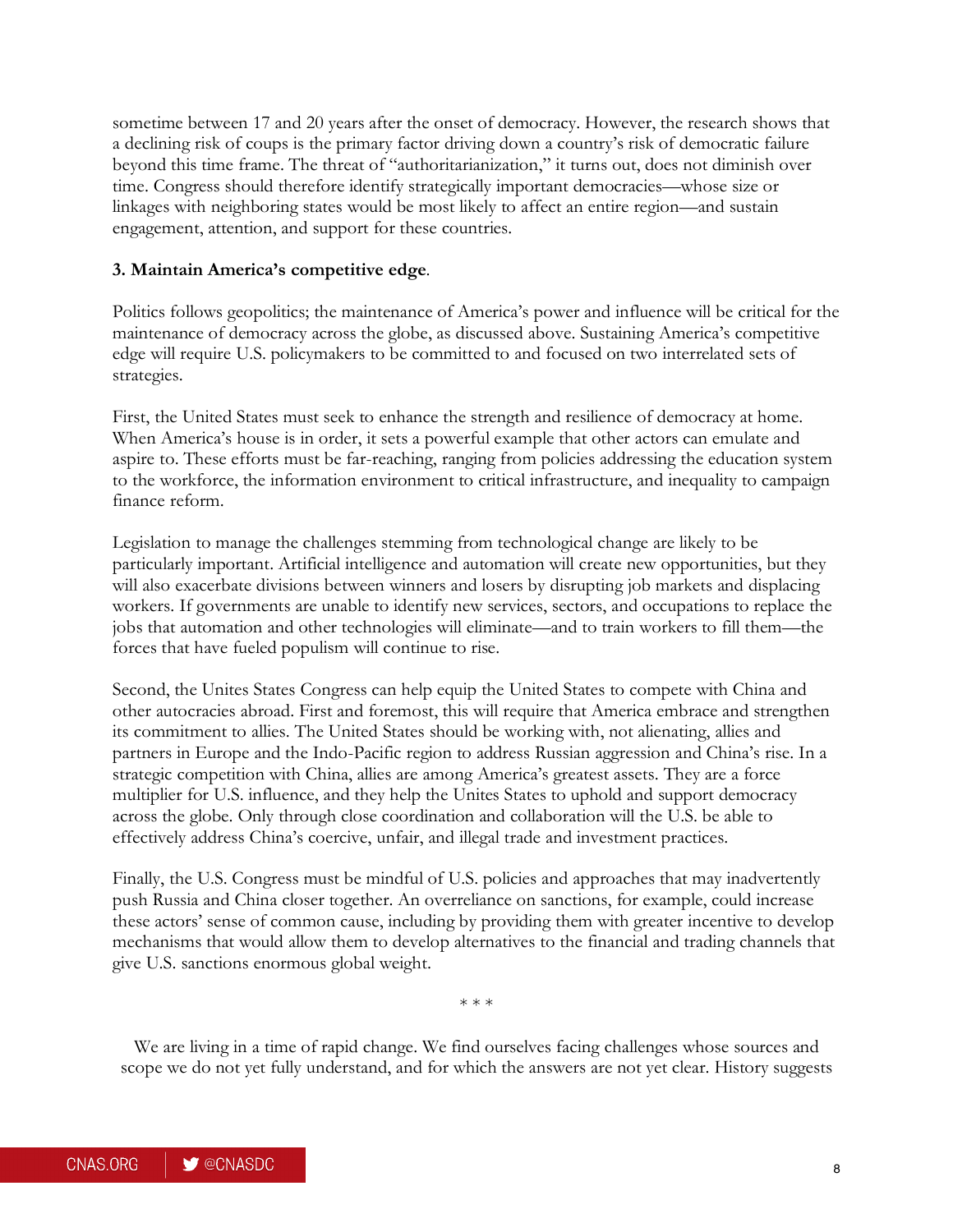that it will be the democracies—and not the far more rigid authoritarian structures—that will have the resiliency required to harness change into advancement. But to meet the challenges before us, democracies will need to develop new ideas, new paradigms, new approaches—and the leadership to execute them—to maintain their competitive edge.